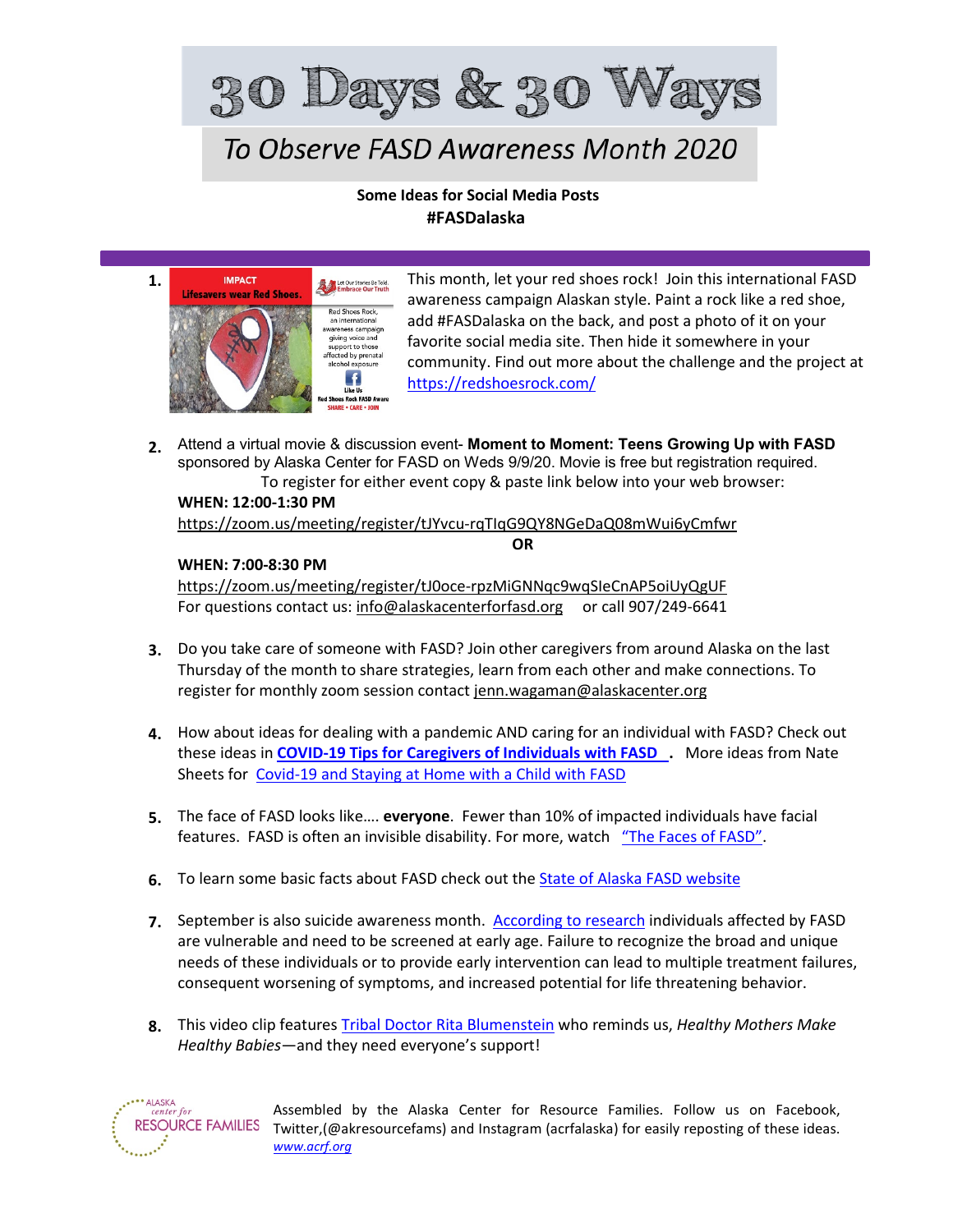- **9.** FASD is a global issue. See what's happening about **FASD Down Under in Australia** and in Canada International problem—maybe there is an international solution.
- websites: NEW site-Alaska Center for FASD <https://alaskacenterforfasd.org/>which now also include[s https://letstalkfasdak.org/](https://letstalkfasdak.org/) (a site formerly sponsored by Alaska Mental Health Trust). **10.** Find resources for FASD prevention, support, and education/awareness at two Alaska-produced
- NOFAS Coffee Mug! https://www.nofas.org/fasdawarenessmonth2020/ **11. Be part of NOFAS's** a Video for FASD Awareness Month 2020 and Get a Free 30<sup>th</sup> Anniversary
- mother. FASD means Fetal Alcohol Spectrum Disorder which means people will all be impacted differently along a spectrum of effects. **12.** Spread the message…People who are prenatally alcohol exposed are impacted differently depending on timing, amount, and health of the



 **13.** Language is powerful when talking about FASD. The [Language Guide](https://tinyurl.com/y465eh9e) developed by the Canada Northwest FASD Partnership Ministers offers help to promote more respectful words.



**ALASKA** center for

 can live full and productive lives. Reach out and learn all you can. Share this **14.** With support, education and the right environment, individuals with FASD graphic to raise awareness.

- **15.** Find lots of [ideas for activities and strategies](https://www.pinterest.com/nofas/fasd-activity-resources/) for children experiencing FASD
- [ideas.](https://www.thespruceeats.com/delicious-mocktail-recipes-4169329) 16. If you drink and you're pregnant, enjoy some mocktails. Here's some



- Are you a healthcare provider? Free, online trainings are available for healthcare providers who care for women at risk for an alcohol-exposed pregnancy, and for those who work with individuals living with fetal alcohol spectrum disorders (FASDs). **17. [Fetal Alcohol Spectrum Disorders Training And Resources \(CDC\)](https://nccd.cdc.gov/FASD/)**
- **18.** FASD Impacts you even if you don't know it yet. Foster Mom Nora Boesem talks about her experience in [this TED Talk.](https://tinyurl.com/yy9r4vl8)
- 19. Support our community families by sharing ideas for family support such as the **Facebook page for** [Families Affected by FASD](https://www.facebook.com/fasdfamilies?ref=br_rs)

 Assembled by the Alaska Center for Resource Families. Follow us on Facebook,  *[www.acrf.org](http://www.acrf.org/)* RESOURCE FAMILIES Twitter,(@akresourcefams) and Instagram (acrfalaska) for easily reposting of these ideas.